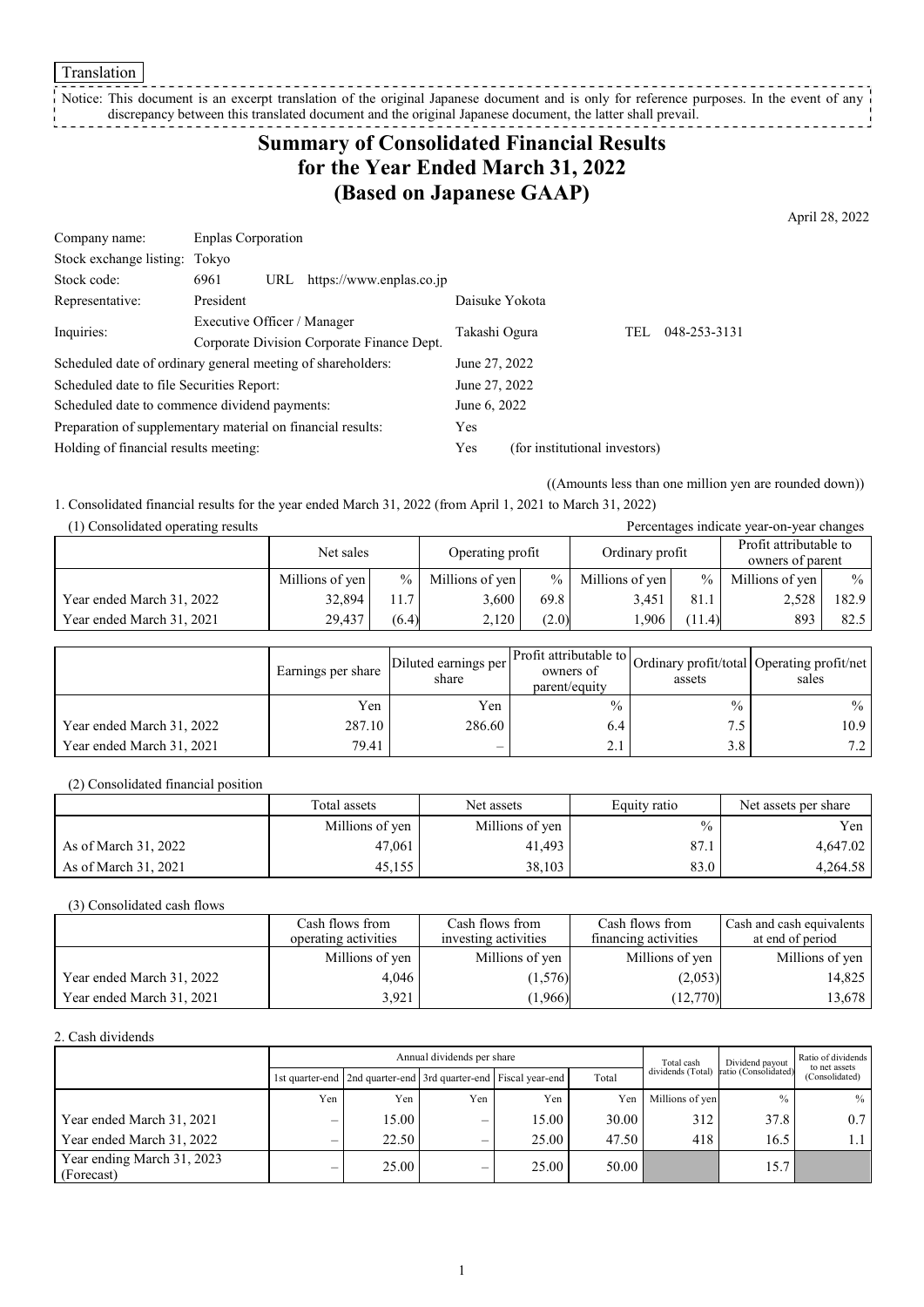3. Forecast of consolidated financial results for the year ending March 31, 2023 (from April 1, 2022 to March 31, 2023)

|                                         |                 |     |                     |      |                   |      |                                            |               | Percentages indicate year-on-year changes |
|-----------------------------------------|-----------------|-----|---------------------|------|-------------------|------|--------------------------------------------|---------------|-------------------------------------------|
|                                         | Net sales       |     | Operating profit    |      | Ordinary profit   |      | Profit attributable to<br>owners of parent |               | Earnings per share                        |
|                                         | Millions of yen |     | $%$ Millions of yen |      | % Millions of yen |      | $%$ Millions of yen                        | $\frac{0}{0}$ | Yen                                       |
| Six months ending<br>September 30, 2022 | 17.000          | 5.5 | 2,000               | 20.9 | l.900             | 24.1 | 1,330                                      | 46.1          | 150.86                                    |
| Full year                               | 35,000          | 6.4 | 4,200               | 16.6 | 4.000             | 15.9 | 2,800                                      | 10.7          | 317.60                                    |

No

4. Notes

(1) Changes in significant subsidiaries during the year ended March 31, 2022

(changes in specified subsidiaries resulting in the change in scope of consolidation):

| (2) Changes in accounting policies, changes in accounting estimates, and restatement of prior period financial statements |            |
|---------------------------------------------------------------------------------------------------------------------------|------------|
| Changes in accounting policies due to revisions to accounting standards and other regulations:                            | <b>Yes</b> |
| Changes in accounting policies due to other reasons:                                                                      | No         |
| Changes in accounting estimates:                                                                                          | No         |
| Restatement of prior period financial statements:                                                                         | No         |

(3) Number of issued shares (common shares)

Total number of issued shares at the end of the period (including treasury shares)

| As of March 31, 2022                               |  | 13,232,897 shares   As of March 31, 2021     | 13,232,897 shares |
|----------------------------------------------------|--|----------------------------------------------|-------------------|
| Number of treasury shares at the end of the period |  |                                              |                   |
| As of March 31, 2022                               |  | 4,416,879 shares   As of March 31, 2021      | 4,442,500 shares  |
| Average number of shares during the period         |  |                                              |                   |
| Year ended March 31, 2022                          |  | 8,807,119 shares   Year ended March 31, 2021 | 11,255,710 shares |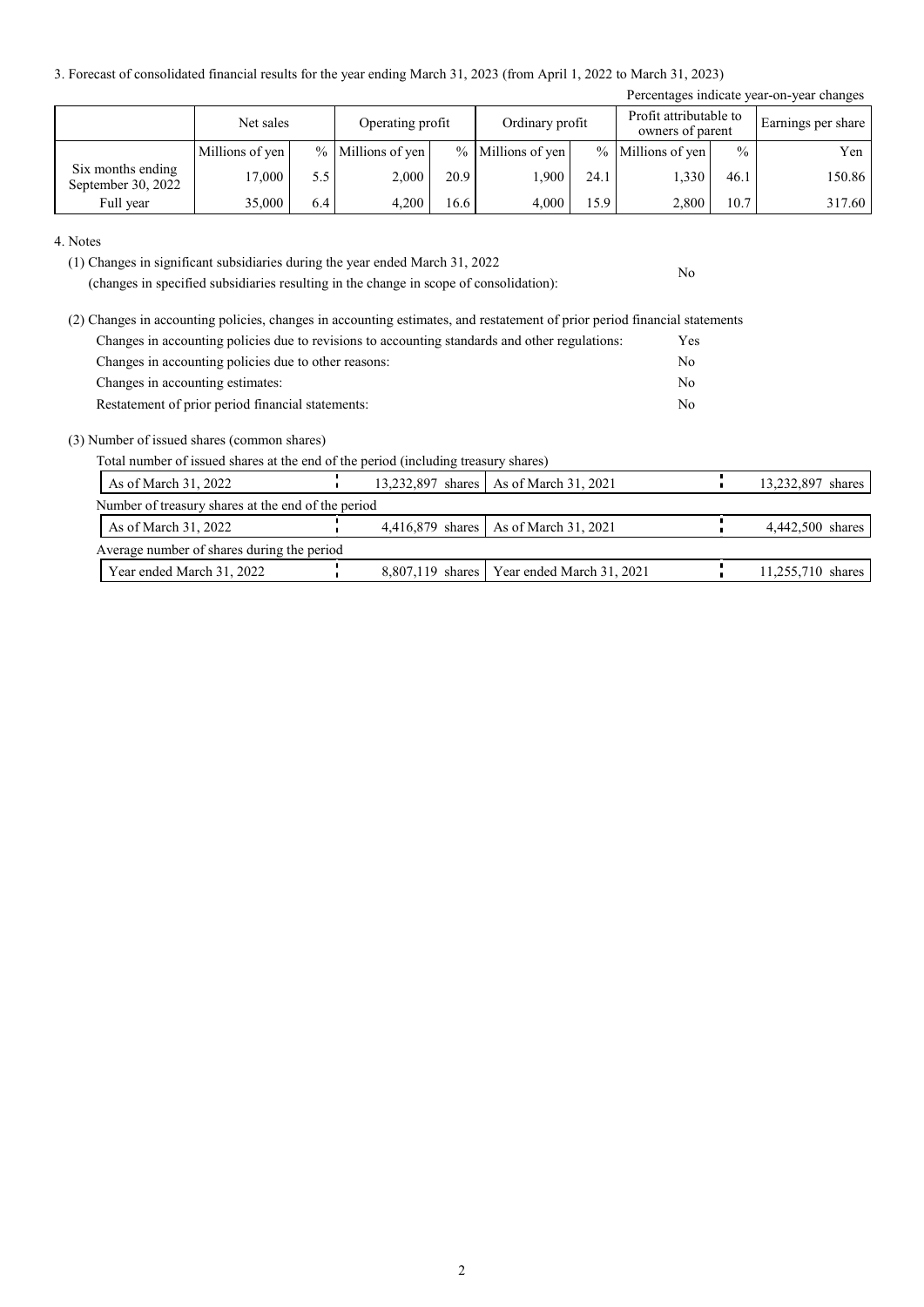# **Consolidated financial statements**

**Consolidated balance sheets**

| As of March 31, 2022<br>As of March 31, 2021<br>Assets<br>Current assets<br>14,914<br>13,755<br>Cash and deposits<br>9,312<br>Notes and accounts receivable - trade, and contract assets<br>7,575<br>Finished goods<br>903<br>1,056<br>Work in process<br>489<br>830<br>Raw materials and supplies<br>1,754<br>2,232<br>Consumption taxes refund receivable<br>749<br>807<br>Income taxes refund receivable<br>238<br>88<br>Other<br>863<br>676<br>Allowance for doubtful accounts<br>(11)<br>(20)<br>26,660<br>29,558<br>Total current assets<br>Non-current assets<br>Property, plant and equipment<br>Buildings and structures, net<br>2,810<br>3,051<br>Machinery, equipment and vehicles, net<br>1,876<br>1,730<br>Tools, furniture and fixtures, net<br>1,410<br>1,158<br>Land<br>6,792<br>6,816<br>Right-of-use assets, net<br>733<br>840<br>Construction in progress<br>713<br>601<br>14,336<br>Total property, plant and equipment<br>14,199<br>Intangible assets<br>Software<br>269<br>207<br>Goodwill<br>172<br>208<br>79<br>Other<br>649<br>Total intangible assets<br>287<br>Investments and other assets<br>2,000<br>Investment securities<br>2,340<br>Retirement benefit asset<br>464<br>465<br>Deferred tax assets<br>208<br>436<br>Other<br>288<br>363<br>Allowance for doubtful accounts<br>(21)<br>(21)<br>Total investments and other assets<br>3,509<br>3,017<br>17,503<br>Total non-current assets<br>18,495<br>45,155<br>47,061<br>Total assets |  | (Millions of yen) |
|------------------------------------------------------------------------------------------------------------------------------------------------------------------------------------------------------------------------------------------------------------------------------------------------------------------------------------------------------------------------------------------------------------------------------------------------------------------------------------------------------------------------------------------------------------------------------------------------------------------------------------------------------------------------------------------------------------------------------------------------------------------------------------------------------------------------------------------------------------------------------------------------------------------------------------------------------------------------------------------------------------------------------------------------------------------------------------------------------------------------------------------------------------------------------------------------------------------------------------------------------------------------------------------------------------------------------------------------------------------------------------------------------------------------------------------------------------------------|--|-------------------|
|                                                                                                                                                                                                                                                                                                                                                                                                                                                                                                                                                                                                                                                                                                                                                                                                                                                                                                                                                                                                                                                                                                                                                                                                                                                                                                                                                                                                                                                                        |  |                   |
|                                                                                                                                                                                                                                                                                                                                                                                                                                                                                                                                                                                                                                                                                                                                                                                                                                                                                                                                                                                                                                                                                                                                                                                                                                                                                                                                                                                                                                                                        |  |                   |
|                                                                                                                                                                                                                                                                                                                                                                                                                                                                                                                                                                                                                                                                                                                                                                                                                                                                                                                                                                                                                                                                                                                                                                                                                                                                                                                                                                                                                                                                        |  |                   |
|                                                                                                                                                                                                                                                                                                                                                                                                                                                                                                                                                                                                                                                                                                                                                                                                                                                                                                                                                                                                                                                                                                                                                                                                                                                                                                                                                                                                                                                                        |  |                   |
|                                                                                                                                                                                                                                                                                                                                                                                                                                                                                                                                                                                                                                                                                                                                                                                                                                                                                                                                                                                                                                                                                                                                                                                                                                                                                                                                                                                                                                                                        |  |                   |
|                                                                                                                                                                                                                                                                                                                                                                                                                                                                                                                                                                                                                                                                                                                                                                                                                                                                                                                                                                                                                                                                                                                                                                                                                                                                                                                                                                                                                                                                        |  |                   |
|                                                                                                                                                                                                                                                                                                                                                                                                                                                                                                                                                                                                                                                                                                                                                                                                                                                                                                                                                                                                                                                                                                                                                                                                                                                                                                                                                                                                                                                                        |  |                   |
|                                                                                                                                                                                                                                                                                                                                                                                                                                                                                                                                                                                                                                                                                                                                                                                                                                                                                                                                                                                                                                                                                                                                                                                                                                                                                                                                                                                                                                                                        |  |                   |
|                                                                                                                                                                                                                                                                                                                                                                                                                                                                                                                                                                                                                                                                                                                                                                                                                                                                                                                                                                                                                                                                                                                                                                                                                                                                                                                                                                                                                                                                        |  |                   |
|                                                                                                                                                                                                                                                                                                                                                                                                                                                                                                                                                                                                                                                                                                                                                                                                                                                                                                                                                                                                                                                                                                                                                                                                                                                                                                                                                                                                                                                                        |  |                   |
|                                                                                                                                                                                                                                                                                                                                                                                                                                                                                                                                                                                                                                                                                                                                                                                                                                                                                                                                                                                                                                                                                                                                                                                                                                                                                                                                                                                                                                                                        |  |                   |
|                                                                                                                                                                                                                                                                                                                                                                                                                                                                                                                                                                                                                                                                                                                                                                                                                                                                                                                                                                                                                                                                                                                                                                                                                                                                                                                                                                                                                                                                        |  |                   |
|                                                                                                                                                                                                                                                                                                                                                                                                                                                                                                                                                                                                                                                                                                                                                                                                                                                                                                                                                                                                                                                                                                                                                                                                                                                                                                                                                                                                                                                                        |  |                   |
|                                                                                                                                                                                                                                                                                                                                                                                                                                                                                                                                                                                                                                                                                                                                                                                                                                                                                                                                                                                                                                                                                                                                                                                                                                                                                                                                                                                                                                                                        |  |                   |
|                                                                                                                                                                                                                                                                                                                                                                                                                                                                                                                                                                                                                                                                                                                                                                                                                                                                                                                                                                                                                                                                                                                                                                                                                                                                                                                                                                                                                                                                        |  |                   |
|                                                                                                                                                                                                                                                                                                                                                                                                                                                                                                                                                                                                                                                                                                                                                                                                                                                                                                                                                                                                                                                                                                                                                                                                                                                                                                                                                                                                                                                                        |  |                   |
|                                                                                                                                                                                                                                                                                                                                                                                                                                                                                                                                                                                                                                                                                                                                                                                                                                                                                                                                                                                                                                                                                                                                                                                                                                                                                                                                                                                                                                                                        |  |                   |
|                                                                                                                                                                                                                                                                                                                                                                                                                                                                                                                                                                                                                                                                                                                                                                                                                                                                                                                                                                                                                                                                                                                                                                                                                                                                                                                                                                                                                                                                        |  |                   |
|                                                                                                                                                                                                                                                                                                                                                                                                                                                                                                                                                                                                                                                                                                                                                                                                                                                                                                                                                                                                                                                                                                                                                                                                                                                                                                                                                                                                                                                                        |  |                   |
|                                                                                                                                                                                                                                                                                                                                                                                                                                                                                                                                                                                                                                                                                                                                                                                                                                                                                                                                                                                                                                                                                                                                                                                                                                                                                                                                                                                                                                                                        |  |                   |
|                                                                                                                                                                                                                                                                                                                                                                                                                                                                                                                                                                                                                                                                                                                                                                                                                                                                                                                                                                                                                                                                                                                                                                                                                                                                                                                                                                                                                                                                        |  |                   |
|                                                                                                                                                                                                                                                                                                                                                                                                                                                                                                                                                                                                                                                                                                                                                                                                                                                                                                                                                                                                                                                                                                                                                                                                                                                                                                                                                                                                                                                                        |  |                   |
|                                                                                                                                                                                                                                                                                                                                                                                                                                                                                                                                                                                                                                                                                                                                                                                                                                                                                                                                                                                                                                                                                                                                                                                                                                                                                                                                                                                                                                                                        |  |                   |
|                                                                                                                                                                                                                                                                                                                                                                                                                                                                                                                                                                                                                                                                                                                                                                                                                                                                                                                                                                                                                                                                                                                                                                                                                                                                                                                                                                                                                                                                        |  |                   |
|                                                                                                                                                                                                                                                                                                                                                                                                                                                                                                                                                                                                                                                                                                                                                                                                                                                                                                                                                                                                                                                                                                                                                                                                                                                                                                                                                                                                                                                                        |  |                   |
|                                                                                                                                                                                                                                                                                                                                                                                                                                                                                                                                                                                                                                                                                                                                                                                                                                                                                                                                                                                                                                                                                                                                                                                                                                                                                                                                                                                                                                                                        |  |                   |
|                                                                                                                                                                                                                                                                                                                                                                                                                                                                                                                                                                                                                                                                                                                                                                                                                                                                                                                                                                                                                                                                                                                                                                                                                                                                                                                                                                                                                                                                        |  |                   |
|                                                                                                                                                                                                                                                                                                                                                                                                                                                                                                                                                                                                                                                                                                                                                                                                                                                                                                                                                                                                                                                                                                                                                                                                                                                                                                                                                                                                                                                                        |  |                   |
|                                                                                                                                                                                                                                                                                                                                                                                                                                                                                                                                                                                                                                                                                                                                                                                                                                                                                                                                                                                                                                                                                                                                                                                                                                                                                                                                                                                                                                                                        |  |                   |
|                                                                                                                                                                                                                                                                                                                                                                                                                                                                                                                                                                                                                                                                                                                                                                                                                                                                                                                                                                                                                                                                                                                                                                                                                                                                                                                                                                                                                                                                        |  |                   |
|                                                                                                                                                                                                                                                                                                                                                                                                                                                                                                                                                                                                                                                                                                                                                                                                                                                                                                                                                                                                                                                                                                                                                                                                                                                                                                                                                                                                                                                                        |  |                   |
|                                                                                                                                                                                                                                                                                                                                                                                                                                                                                                                                                                                                                                                                                                                                                                                                                                                                                                                                                                                                                                                                                                                                                                                                                                                                                                                                                                                                                                                                        |  |                   |
|                                                                                                                                                                                                                                                                                                                                                                                                                                                                                                                                                                                                                                                                                                                                                                                                                                                                                                                                                                                                                                                                                                                                                                                                                                                                                                                                                                                                                                                                        |  |                   |
|                                                                                                                                                                                                                                                                                                                                                                                                                                                                                                                                                                                                                                                                                                                                                                                                                                                                                                                                                                                                                                                                                                                                                                                                                                                                                                                                                                                                                                                                        |  |                   |
|                                                                                                                                                                                                                                                                                                                                                                                                                                                                                                                                                                                                                                                                                                                                                                                                                                                                                                                                                                                                                                                                                                                                                                                                                                                                                                                                                                                                                                                                        |  |                   |
|                                                                                                                                                                                                                                                                                                                                                                                                                                                                                                                                                                                                                                                                                                                                                                                                                                                                                                                                                                                                                                                                                                                                                                                                                                                                                                                                                                                                                                                                        |  |                   |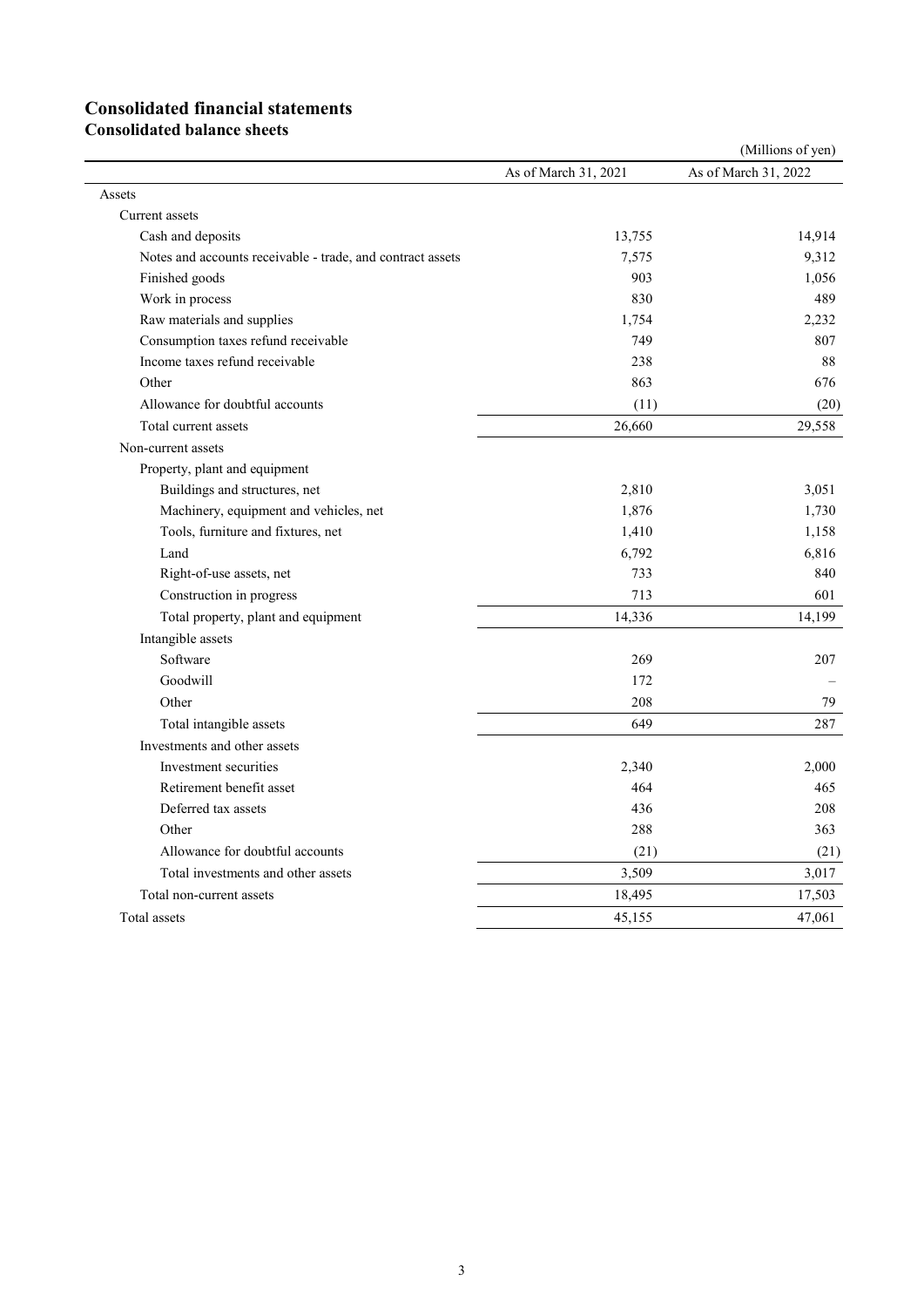|                                                          |                      | (Millions of yen)    |
|----------------------------------------------------------|----------------------|----------------------|
|                                                          | As of March 31, 2021 | As of March 31, 2022 |
| Liabilities                                              |                      |                      |
| Current liabilities                                      |                      |                      |
| Accounts payable - trade                                 | 1,297                | 1,532                |
| Short-term borrowings                                    | 1,500                |                      |
| Lease liabilities                                        | 160                  | 187                  |
| Accounts payable - other                                 | 1,331                | 566                  |
| Accrued expenses                                         | 536                  | 590                  |
| Income taxes payable                                     | 315                  | 560                  |
| Contract liabilities                                     | 136                  | 169                  |
| Provision for bonuses                                    | 520                  | 580                  |
| Provision for loss on sublease                           | 15                   | 20                   |
| Provision for bonuses for directors (and other officers) | 32                   | 54                   |
| Other                                                    | 267                  | 393                  |
| Total current liabilities                                | 6,114                | 4,653                |
| Non-current liabilities                                  |                      |                      |
| Lease liabilities                                        | 562                  | 642                  |
| Retirement benefit liability                             | 73                   | 80                   |
| Deferred tax liabilities                                 | 173                  | 34                   |
| Provision for loss on sublease                           | 87                   | 76                   |
| Other                                                    | 40                   | 80                   |
| Total non-current liabilities                            | 937                  | 914                  |
| Total liabilities                                        | 7,051                | 5,568                |
| Net assets                                               |                      |                      |
| Shareholders' equity                                     |                      |                      |
| Share capital                                            | 8,080                | 8,080                |
| Capital surplus                                          | 1,998                | 2,008                |
| Retained earnings                                        | 42,499               | 44,636               |
| Treasury shares                                          | (15,989)             | (15,897)             |
| Total shareholders' equity                               | 36,588               | 38,828               |
| Accumulated other comprehensive income                   |                      |                      |
| Valuation difference on available-for-sale securities    | 590                  | (24)                 |
| Foreign currency translation adjustment                  | 308                  | 2,164                |
| Remeasurements of defined benefit plans                  | (0)                  |                      |
| Total accumulated other comprehensive income             | 898                  | 2,139                |
| Share acquisition rights                                 | 207                  |                      |
| Non-controlling interests                                | 409                  | 525                  |
| Total net assets                                         | 38,103               | 41,493               |
| Total liabilities and net assets                         | 45,155               | 47,061               |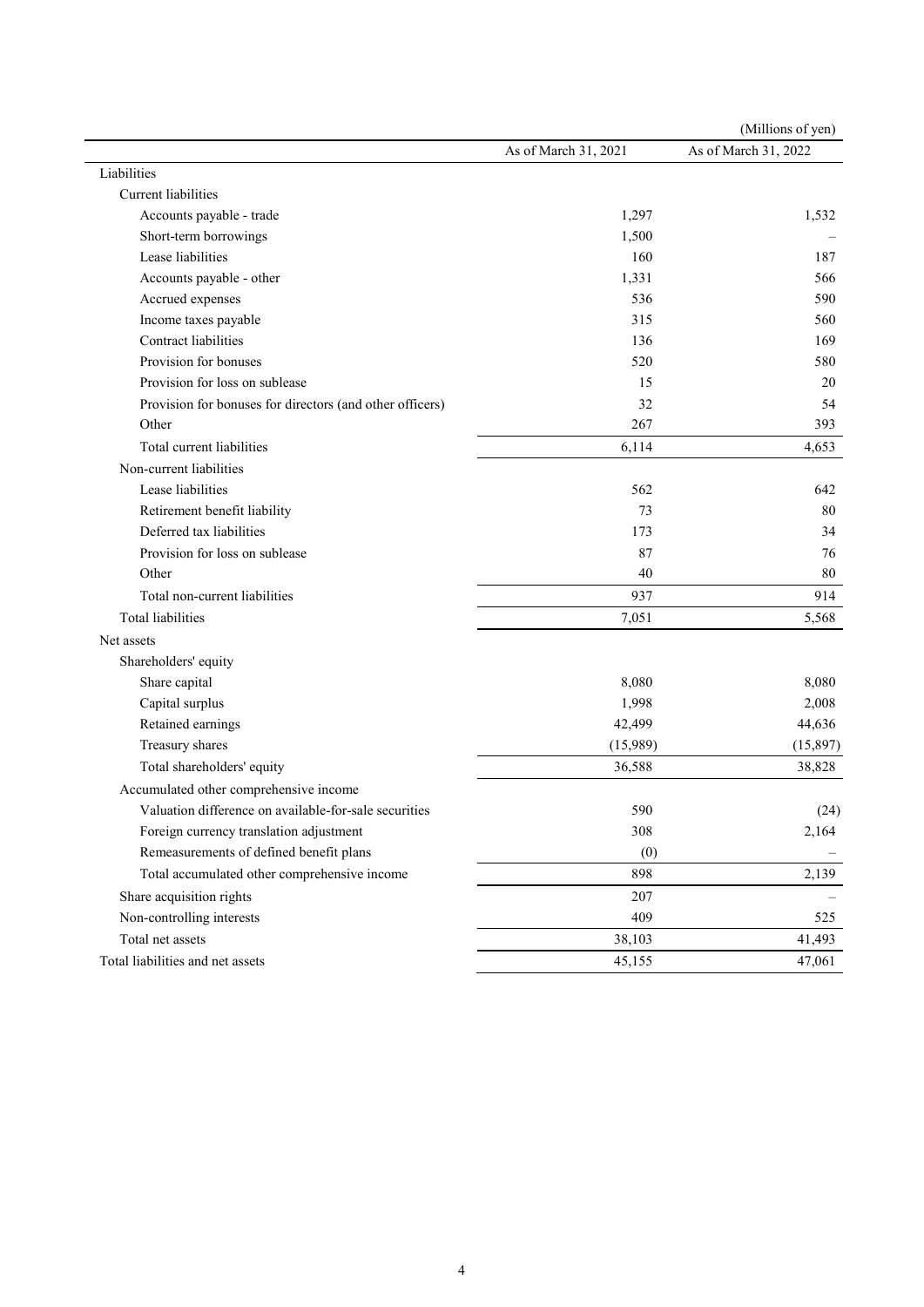### **Consolidated statements of income and consolidated statements of comprehensive income Consolidated statements of income**

|                                                             |                   | (Millions of yen) |
|-------------------------------------------------------------|-------------------|-------------------|
|                                                             | Fiscal year ended | Fiscal year ended |
|                                                             | March 31, 2021    | March 31, 2022    |
| Net sales                                                   | 29,437            | 32,894            |
| Cost of sales                                               | 17,563            | 19,528            |
| Gross profit                                                | 11,874            | 13,365            |
| Selling, general and administrative expenses                | 9,753             | 9,764             |
| Operating profit                                            | 2,120             | 3,600             |
| Non-operating income                                        |                   |                   |
| Interest income                                             | 61                | 45                |
| Dividend income                                             | 18                | 21                |
| Foreign exchange gains                                      |                   | 112               |
| Rental income from non-current assets                       | 19                | 18                |
| Gain on sale of scraps                                      | 42                | 47                |
| Subsidy income                                              | 37                | 3                 |
| Other                                                       | 62                | 74                |
| Total non-operating income                                  | 242               | 323               |
| Non-operating expenses                                      |                   |                   |
| Interest expenses                                           | 47                | 58                |
| Foreign exchange losses                                     | 45                |                   |
| Rental expenses on non-current assets                       | 12                | 7                 |
| Share of loss of entities accounted for using equity method | 326               | 366               |
| Other                                                       | 23                | 38                |
| Total non-operating expenses                                | 456               | 472               |
| Ordinary profit                                             | 1,906             | 3,451             |
| Extraordinary income                                        |                   |                   |
| Gain on sale of non-current assets                          | 9                 | 4                 |
| Gain on sale of investment securities                       | 151               | 667               |
| Gain on reversal of share acquisition rights                | 12                | 190               |
| Other                                                       | 8                 | $\theta$          |
| Total extraordinary income                                  | 182               | 863               |
| <b>Extraordinary losses</b>                                 |                   |                   |
| Loss on sale of non-current assets                          | 3                 | 3                 |
| Impairment losses                                           | 25                | 155               |
| Business restructuring expenses                             | 478               | 119               |
| Provision for loss on rents                                 | 94                |                   |
| Other                                                       | $\boldsymbol{0}$  | 2                 |
| Total extraordinary losses                                  | 603               | 281               |
| Profit before income taxes                                  | 1,484             | 4,033             |
| Income taxes - current                                      | 666               | 958               |
| Income taxes - deferred                                     | (121)             | 446               |
| Total income taxes                                          | 544               | 1,404             |
| Profit                                                      | 939               | 2,628             |
| Profit attributable to non-controlling interests            | 45                | 99                |
| Profit attributable to owners of parent                     | 893               | 2,528             |
|                                                             |                   |                   |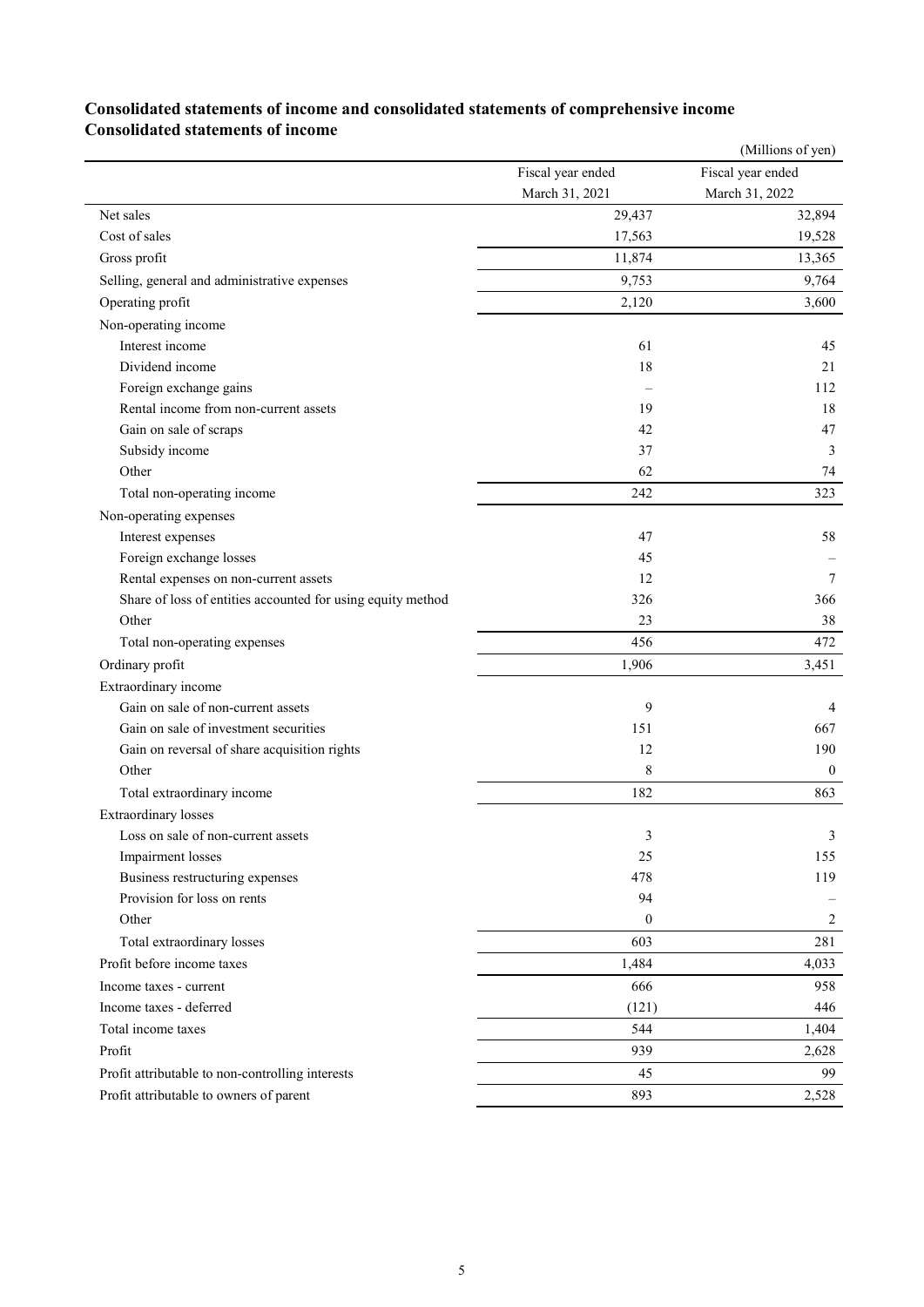## **Consolidated statements of comprehensive income**

|                                                                                      |                   | (Millions of yen) |
|--------------------------------------------------------------------------------------|-------------------|-------------------|
|                                                                                      | Fiscal year ended | Fiscal year ended |
|                                                                                      | March 31, 2021    | March 31, 2022    |
| Profit                                                                               | 939               | 2,628             |
| Other comprehensive income                                                           |                   |                   |
| Valuation difference on available-for-sale securities                                | 597               | (614)             |
| Foreign currency translation adjustment                                              | 542               | 1,966             |
| Remeasurements of defined benefit plans, net of tax                                  | 3                 | $\theta$          |
| Share of other comprehensive income of entities accounted<br>for using equity method | 6                 | (63)              |
| Total other comprehensive income                                                     | 1,149             | 1,288             |
| Comprehensive income                                                                 | 2,089             | 3,916             |
| Comprehensive income attributable to                                                 |                   |                   |
| Comprehensive income attributable to owners of parent                                | 2,013             | 3,769             |
| Comprehensive income attributable to non-controlling<br>interests                    | 75                | 146               |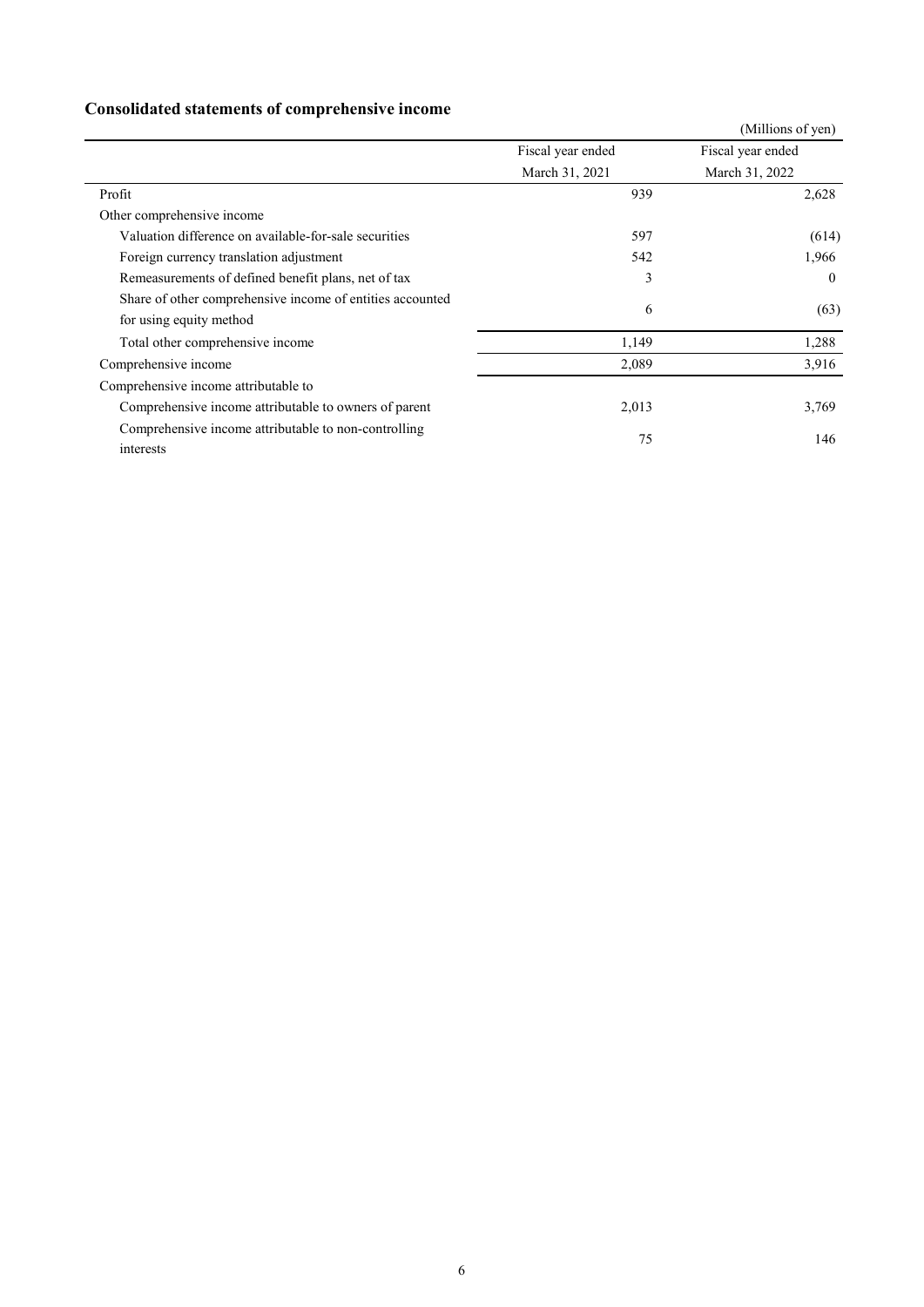## **Consolidated statements of changes in equity**

Fiscal year ended March 31, 2021

|                                                         |                          |                 |                   |                 | (Millions of yen)             |  |
|---------------------------------------------------------|--------------------------|-----------------|-------------------|-----------------|-------------------------------|--|
|                                                         | Shareholders' equity     |                 |                   |                 |                               |  |
|                                                         | Share capital            | Capital surplus | Retained earnings | Treasury shares | Total shareholders'<br>equity |  |
| Balance at beginning of period                          | 8,080                    | 7,563           | 49,358            | (15, 436)       | 49,565                        |  |
| Changes during period                                   |                          |                 |                   |                 |                               |  |
| Dividends of surplus                                    |                          |                 | (366)             |                 | (366)                         |  |
| Profit attributable to owners<br>of parent              |                          |                 | 893               |                 | 893                           |  |
| Purchase of treasury shares                             |                          |                 |                   | (13,914)        | (13, 914)                     |  |
| Disposal of treasury shares                             |                          | 82              |                   | 326             | 409                           |  |
| Cancellation of treasury<br>shares                      |                          | (5,564)         | (7, 469)          | 13,034          | $\qquad \qquad -$             |  |
| Transfer to retained earnings<br>from capital surplus   |                          | (82)            | 82                |                 | $\overline{\phantom{0}}$      |  |
| Net changes in items other<br>than shareholders' equity |                          |                 |                   |                 |                               |  |
| Total changes during period                             | $\overline{\phantom{0}}$ | (5, 564)        | (6,859)           | (552)           | (12, 977)                     |  |
| Balance at end of period                                | 8,080                    | 1,998           | 42,499            | (15,989)        | 36,588                        |  |

|                                                         |                                                                 |                                                  | Accumulated other comprehensive income        |                                                          |                                |                              |                  |
|---------------------------------------------------------|-----------------------------------------------------------------|--------------------------------------------------|-----------------------------------------------|----------------------------------------------------------|--------------------------------|------------------------------|------------------|
|                                                         | Valuation<br>difference on<br>available-for-<br>sale securities | Foreign<br>currency<br>translation<br>adjustment | Remeasurements<br>of defined benefit<br>plans | Total<br>accumulated<br>other<br>comprehensive<br>income | Share<br>acquisition<br>rights | Non-controlling<br>interests | Total net assets |
| Balance at beginning of period                          | (7)                                                             | (210)                                            | (3)                                           | (221)                                                    | 306                            | 398                          | 50,049           |
| Changes during period                                   |                                                                 |                                                  |                                               |                                                          |                                |                              |                  |
| Dividends of surplus                                    |                                                                 |                                                  |                                               |                                                          |                                |                              | (366)            |
| Profit attributable to owners<br>of parent              |                                                                 |                                                  |                                               |                                                          |                                |                              | 893              |
| Purchase of treasury shares                             |                                                                 |                                                  |                                               |                                                          |                                |                              | (13, 914)        |
| Disposal of treasury shares                             |                                                                 |                                                  |                                               |                                                          |                                |                              | 409              |
| Cancellation of treasury<br>shares                      |                                                                 |                                                  |                                               |                                                          |                                |                              |                  |
| Transfer to retained earnings<br>from capital surplus   |                                                                 |                                                  |                                               |                                                          |                                |                              |                  |
| Net changes in items other<br>than shareholders' equity | 597                                                             | 518                                              | 3                                             | 1,119                                                    | (99)                           | 10                           | 1,031            |
| Total changes during period                             | 597                                                             | 518                                              | 3                                             | 1,119                                                    | (99)                           | 10                           | (11, 945)        |
| Balance at end of period                                | 590                                                             | 308                                              | (0)                                           | 898                                                      | 207                            | 409                          | 38,103           |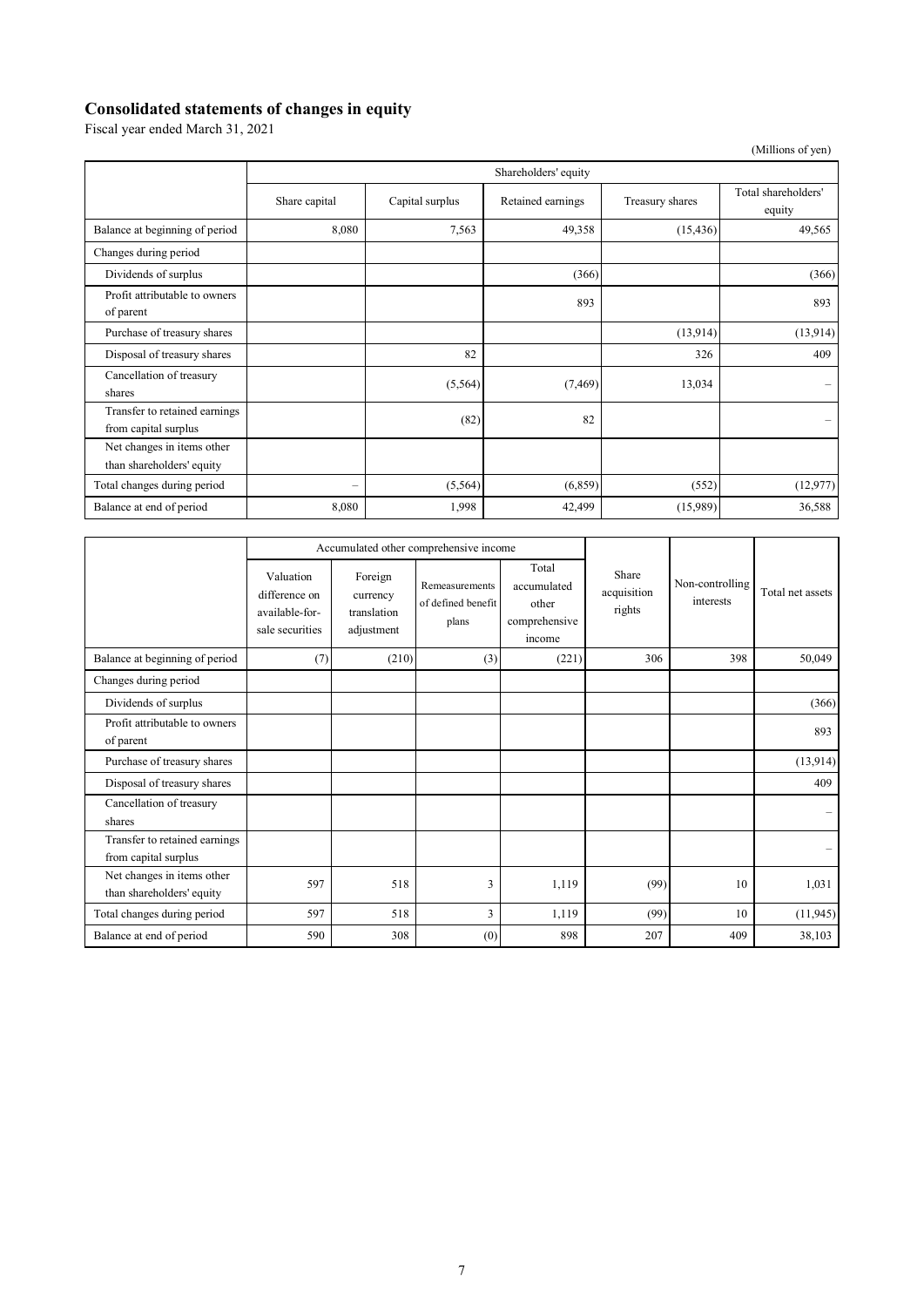#### Fiscal year ended March 31, 2022

(Millions of yen)

|                                                            | Shareholders' equity     |                 |                   |                 |                               |
|------------------------------------------------------------|--------------------------|-----------------|-------------------|-----------------|-------------------------------|
|                                                            | Share capital            | Capital surplus | Retained earnings | Treasury shares | Total shareholders'<br>equity |
| Balance at beginning of period                             | 8,080                    | 1,998           | 42,499            | (15,989)        | 36,588                        |
| Cumulative effects of<br>changes in accounting<br>policies |                          |                 | (61)              |                 | (61)                          |
| <b>Restated balance</b>                                    | 8,080                    | 1,998           | 42,437            | (15,989)        | 36,527                        |
| Changes during period                                      |                          |                 |                   |                 |                               |
| Dividends of surplus                                       |                          |                 | (330)             |                 | (330)                         |
| Profit attributable to owners<br>of parent                 |                          |                 | 2,528             |                 | 2,528                         |
| Purchase of treasury shares                                |                          |                 |                   | $\theta$        | $\mathbf{0}$                  |
| Restricted stock payment                                   |                          |                 |                   | 23              | 24                            |
| Disposal of treasury shares                                |                          | 9               |                   | 69              | 78                            |
| Net changes in items other<br>than shareholders' equity    |                          |                 |                   |                 |                               |
| Total changes during period                                | $\overline{\phantom{0}}$ | 10              | 2,198             | 92              | 2,301                         |
| Balance at end of period                                   | 8,080                    | 2,008           | 44,636            | (15, 897)       | 38,828                        |

|                                                            |                                                                 |                                                  | Accumulated other comprehensive income        |                                                          |                                |                              |                  |
|------------------------------------------------------------|-----------------------------------------------------------------|--------------------------------------------------|-----------------------------------------------|----------------------------------------------------------|--------------------------------|------------------------------|------------------|
|                                                            | Valuation<br>difference on<br>available-for-<br>sale securities | Foreign<br>currency<br>translation<br>adjustment | Remeasurements<br>of defined benefit<br>plans | Total<br>accumulated<br>other<br>comprehensive<br>income | Share<br>acquisition<br>rights | Non-controlling<br>interests | Total net assets |
| Balance at beginning of period                             | 590                                                             | 308                                              | (0)                                           | 898                                                      | 207                            | 409                          | 38,103           |
| Cumulative effects of<br>changes in accounting<br>policies |                                                                 |                                                  |                                               |                                                          |                                |                              | (61)             |
| Restated balance                                           | 590                                                             | 308                                              | (0)                                           | 898                                                      | 207                            | 409                          | 38,042           |
| Changes during period                                      |                                                                 |                                                  |                                               |                                                          |                                |                              |                  |
| Dividends of surplus                                       |                                                                 |                                                  |                                               |                                                          |                                |                              | (330)            |
| Profit attributable to owners<br>of parent                 |                                                                 |                                                  |                                               |                                                          |                                |                              | 2,528            |
| Purchase of treasury shares                                |                                                                 |                                                  |                                               |                                                          |                                |                              | $\mathbf{0}$     |
| Restricted stock payment                                   |                                                                 |                                                  |                                               |                                                          |                                |                              | 24               |
| Disposal of treasury shares                                |                                                                 |                                                  |                                               |                                                          |                                |                              | 78               |
| Net changes in items other<br>than shareholders' equity    | (614)                                                           | 1,855                                            | $\mathbf{0}$                                  | 1,241                                                    | (207)                          | 115                          | 1,150            |
| Total changes during period                                | (614)                                                           | 1,855                                            | $\theta$                                      | 1,241                                                    | (207)                          | 115                          | 3,451            |
| Balance at end of period                                   | (24)                                                            | 2,164                                            | $\overline{\phantom{0}}$                      | 2,139                                                    |                                | 525                          | 41,493           |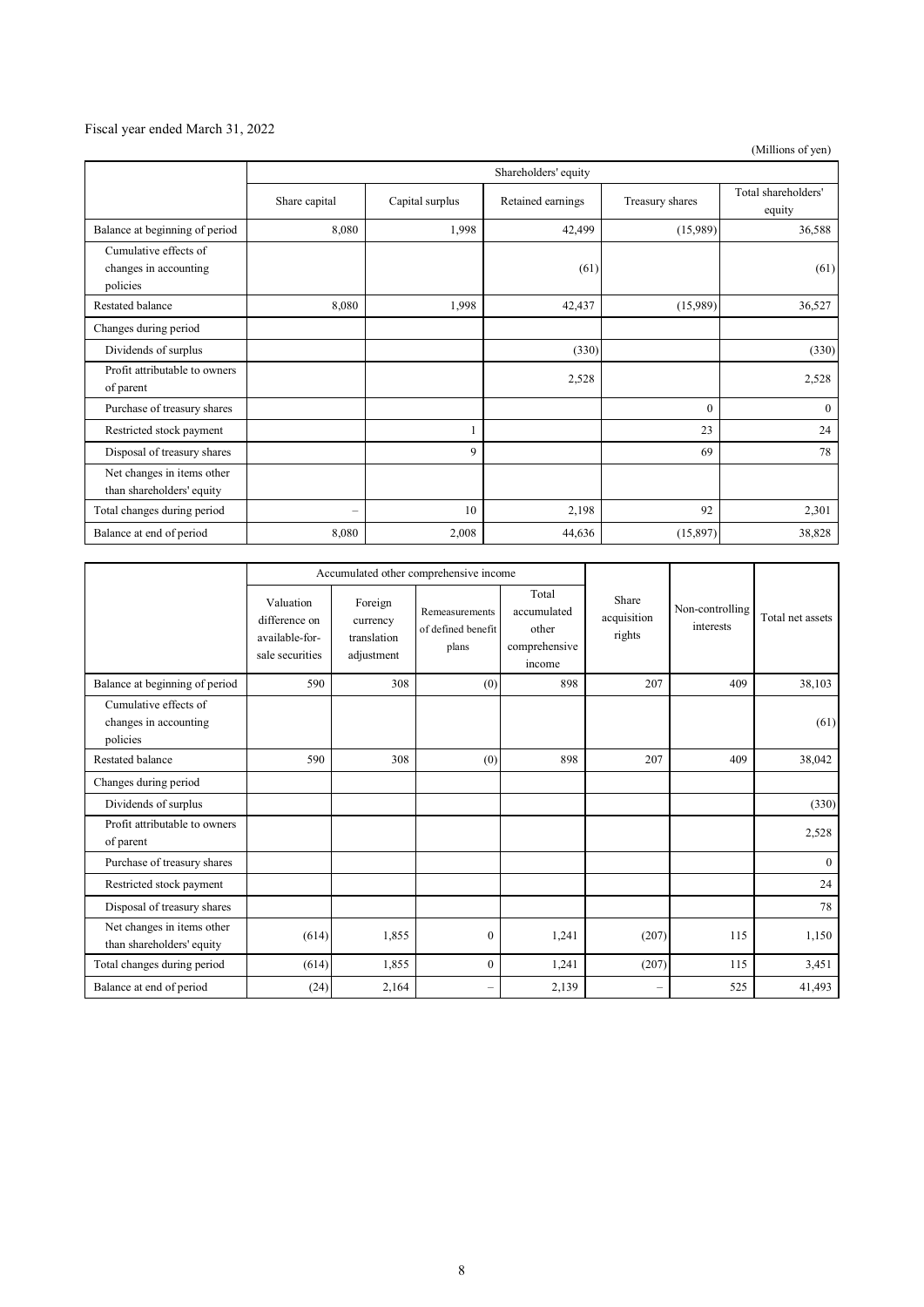#### **Consolidated statements of cash flows**

|                                                                                                  |                   | (Millions of yen) |
|--------------------------------------------------------------------------------------------------|-------------------|-------------------|
|                                                                                                  | Fiscal year ended | Fiscal year ended |
|                                                                                                  | March 31, 2021    | March 31, 2022    |
| Cash flows from operating activities                                                             |                   |                   |
| Profit before income taxes                                                                       | 1,484             | 4,033             |
| Depreciation                                                                                     | 2,372             | 2,312             |
| Amortization of goodwill                                                                         | 50                | 53                |
| Gain on reversal of share acquisition rights                                                     | (12)              | (190)             |
| Impairment losses                                                                                | 25                | 155               |
| Business restructuring expenses                                                                  | 478               | 119               |
| Loss (gain) on sale of property, plant and equipment                                             | (6)               | (1)               |
| Share of loss (profit) of entities accounted for using equity<br>method                          | 326               | 366               |
| Increase (decrease) in allowance for doubtful accounts                                           | (1)               | 7                 |
| Increase (decrease) in retirement benefit liability                                              | $\theta$          | 2                 |
| Increase (decrease) in provision for bonuses                                                     | (27)              | 39                |
| Increase (decrease) in provision for bonuses for directors (and                                  |                   |                   |
| other officers)                                                                                  | 2                 | 21                |
| Loss (gain) on sale of investment securities                                                     | (151)             | (667)             |
| Loss (gain) on valuation of investment securities                                                |                   | 25                |
| Interest and dividend income                                                                     | (79)              | (67)              |
| Decrease (increase) in trade receivables and contract assets                                     | (281)             | (906)             |
| Decrease (increase) in inventories                                                               | (204)             | 112               |
| Increase (decrease) in trade payables                                                            | (173)             | (118)             |
| Increase/decrease in consumption taxes payable/consumption                                       |                   |                   |
| taxes refund receivable                                                                          | (23)              | (19)              |
| Increase (decrease) in accounts payable - other                                                  | (132)             | (367)             |
| Other, net                                                                                       | 66                | 214               |
| Subtotal                                                                                         | 3,714             | 5,124             |
| Interest and dividends received                                                                  | 53                | 30                |
| Interest paid                                                                                    | (26)              | (35)              |
| Income taxes refund (paid)                                                                       | 220               | (634)             |
| Extra retirement payments                                                                        | (40)              | (439)             |
| Net cash provided by (used in) operating activities                                              | 3,921             | 4,046             |
| Cash flows from investing activities                                                             |                   |                   |
| Payments into time deposits                                                                      |                   |                   |
| Proceeds from withdrawal of time deposits                                                        | (71)<br>10        | (80)<br>79        |
|                                                                                                  |                   |                   |
| Purchase of property, plant and equipment<br>Proceeds from sale of property, plant and equipment | (2,227)<br>12     | (1,744)           |
|                                                                                                  |                   | 7                 |
| Purchase of intangible assets<br>Purchase of investment securities                               | (68)              | (50)              |
|                                                                                                  | (371)             | (519)             |
| Proceeds from sale of investment securities                                                      | 752               | 798               |
| Other, net                                                                                       | (3)               | (67)              |
| Net cash provided by (used in) investing activities                                              | (1,966)           | (1,576)           |